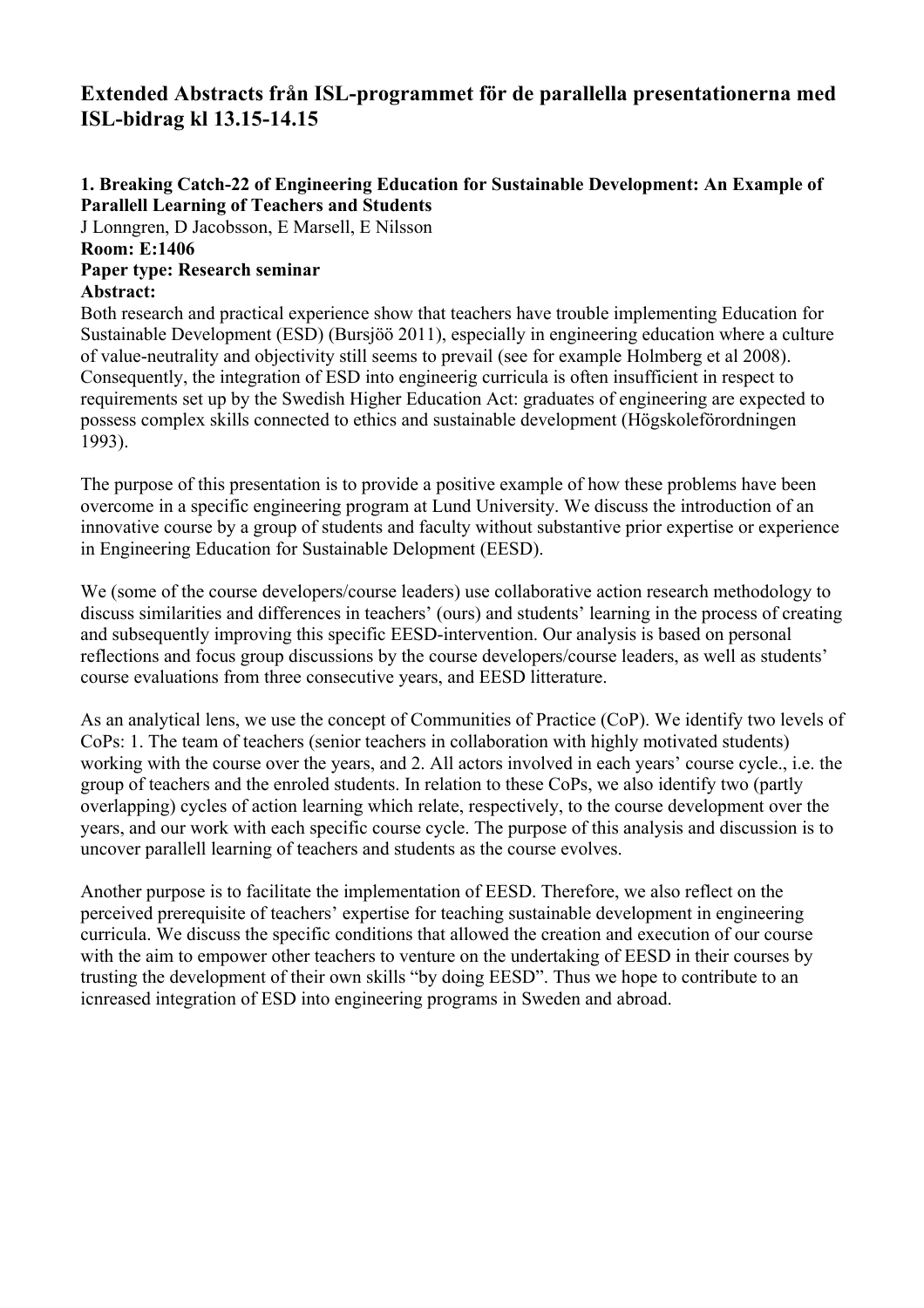### **2. Designing and Implementing a Communicating Science Course for Undergraduate Science Students**

E Jandciu, B Dunham, J Stewart, A Trites **Room: E:1407**

#### **Paper type: Research seminar Abstract:**

In this seminar, we will begin by outlining the backwards design process (Wiggins and McTighe 2005) used to design a new undergraduate course at the University of British Columbia (UBC) called Communicating Science. Next, we will facilitate a group discussion on activities and assessments that could be used to improve students' abilities to communicate science. Finally, we will show some examples of student work that demonstrate how the course has given students practical communication skills they can use no matter their future endeavours.

Communicating Science (SCIE 300) introduces students to a variety of methods for communicating scientific information to diverse audiences. Students graduating with a science undergraduate degree may continue on a traditional pathway by completing graduate school in science and ultimately becoming research scientists in industry or academia. Many will choose alternate pathways and become teachers, journalists, politicians, or physicians, to name just a few possibilities. Regardless of the career path, a diverse range of communication skills is required. In addition, for society to make rational decisions based on solid scientific knowledge, scientific information must be communicated broadly and effectively. UBC undergraduate students recognize the importance of these skills, but a majority feel that although communication skills are expected during their degree, they find formal training in these areas lacking. SCIE 300 was developed to address this perceived deficiency.

The learning goals for SCIE 300 were developed with input from several departments in the Faculty of Science and through collaboration with teaching and learning scholars, educational technologists, and UBC staff with journalism and publishing expertise. There are three overarching learning goals for the course: (1) Communicate scientific information to scientific audiences, (2) Communicate scientific information to non-expert audiences, and (3) Critically appraise scientific information and reporting. Specific lesson-based learning objectives were developed to help students meet the broad learning goals.

To meet these learning objectives, students are asked to consider how science is communicated to a variety of audiences through carefully designed activities [DeHaan 2005]. For example, when considering scientific audiences, students perform a scientific investigation in groups [Peat et al. 2005]; they create a proposal, draft an outline, and give a conference-style presentation. Individually, they participate in peer review and finally compose a paper in the format of a scientific article. When considering non-scientific audiences, students contribute to a course blog, write in journalistic style and produce their own podcast and video about current scientific research [Lippincott 2007]. Woven throughout the course are hands-on writing activities that address common problems in scientific writing. We also include class discussions on many contemporary issues related to communicating science, such as the role of social media, copyright, and public misconceptions of science and the scientific process.

To evaluate student attitudes and perceptions of the various components of the course, surveys and focus groups were developed and administered. The responses have been used to make refinements to the course content, activities, and assessments.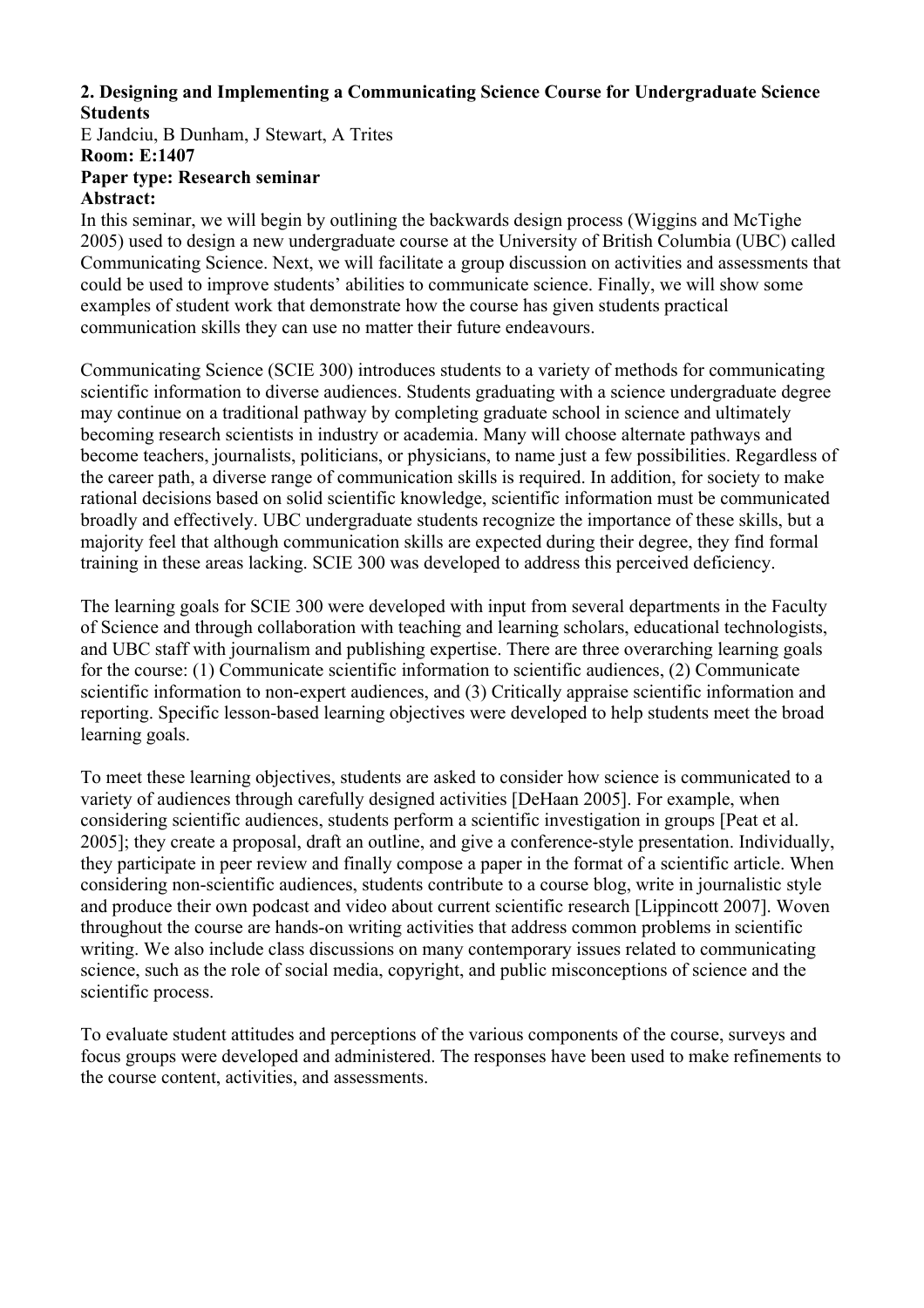### **3. Internationalization - for whom and why? A discourse analysis of the concept of internationalization in national policy documents.**

# S Jämsvi **Room: E:1408 Paper type: Research seminar**

# **Abstract:**

Internationalization in higher education is taken for granted, and most researchers in "globalization and education" agree that we live in a global knowledge economy (Lundgren, 2010). As early as 1978 Lyotard (2009) prophesied that knowledge would change from having an intrinsic value to being a commodity, something that is consumed, produced and sold. A question for higher education is how the intentions and ideas of internationalization is formulated in national policy documents, and what kind of discursive shift has occurred since the government report on internationalization in 1974.

In this research seminar I will briefly present the findings from a critical discourse analysis (Fairclough; Halliday) conducted on Swedish policy documents in higher education, briefly drawing on texts from the European Union Council and the European Commission. Focus in the analysis is on how globalization/internationalization is described and presented.

Preliminary findings hardly surprisingly show that the notion of economic interests is strong. Internationalization is described in terms of a world economy and a global labour market where mobility of people and international elements in professions are benchmarks. Internationalization is also presented in terms of quality, where international cooperation contributes to new perspectives, and where people at universities, e.g. students and teachers, from other countries or with international experience are seen as assets. Internationalization in higher education is also about promoting understanding and respect for different viewpoints, international solidarity and joint responsibility for the world.

In the discussion I would like to raise questions on the impact and consequences of the national (and supra-national) policy discourse emerging in the findings. Possible perspectives to problematize could be knowledge as an item for sales, knowledge as an investment, reciprocity and power, and English as lingua franca and as a business language. Discussions could be held on societal and organisational level as well as on individual level. The analysis and its findings can also be subjected to discussion.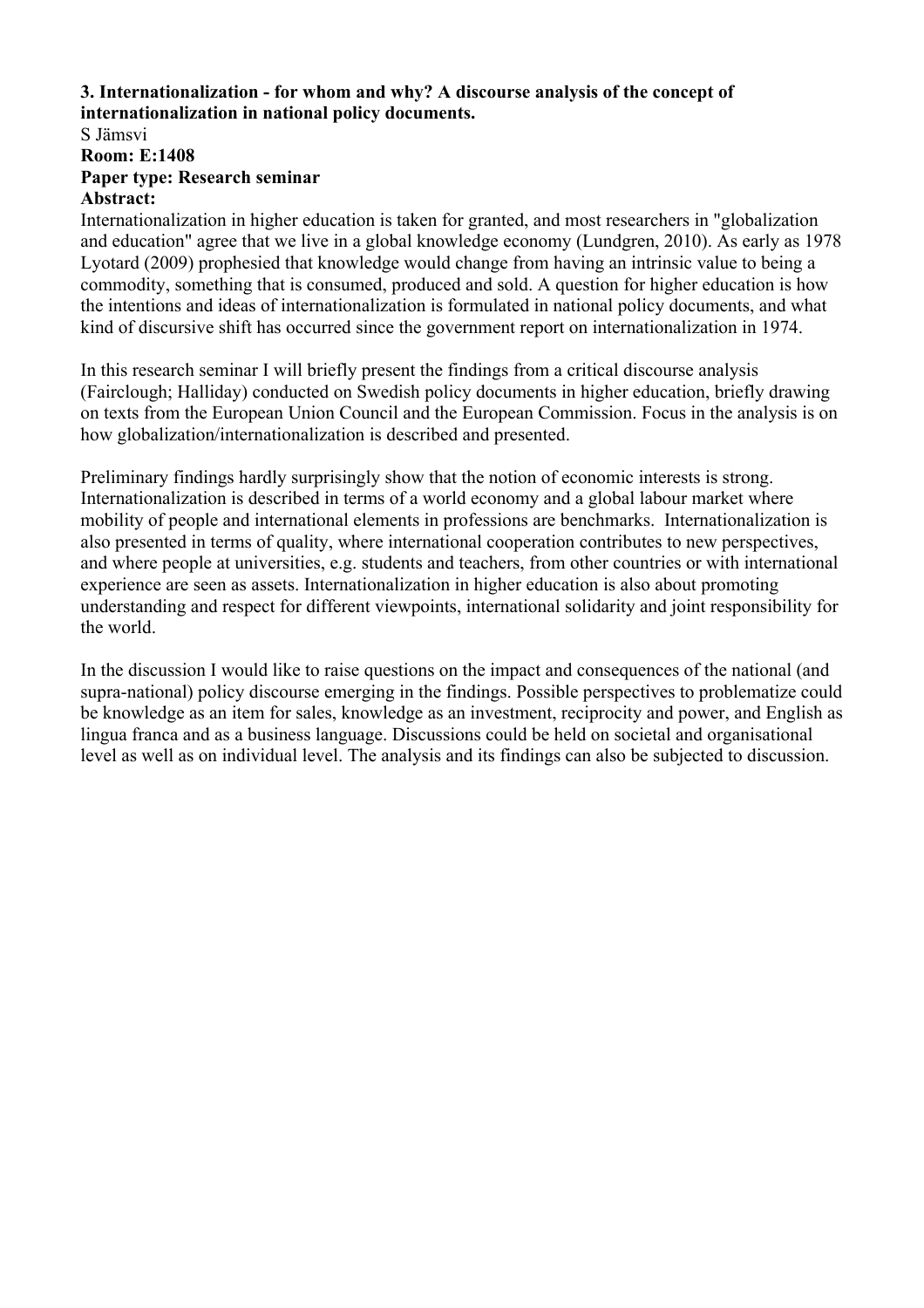### **4. Scaffolding pedagogic excellence in higher education**

M Elmgren, A Pears, S Palsson, S Andersson, A Berglund, I Frost, T Dahlstrom, F Harlin, L Forsell, B Gembert **Room: E:1409 Paper type: Research seminar**

# **Abstract:**

What is the best way to support learners and learning? Development of education practices which draw consistently on current best practice and disciplinary educational research is a serious challenge for universities. In this paper we initiate a dialogue on approaches to addressing this challenge.

The educational development strategy for Uppsala University articulates the University vision, "Uppsala University shall offer first-rate education programmes, in which teaching keeps pace with current research developments in educational studies and subject-specific teaching methods." (Teaching and Learning at Uppsala University, 2008) How is vision to be articulated? While high level strategic decisions are an important component of reform in higher education, engagement at many organisational levels; between lecturers in the disciplines, academic boards of studies and teaching and learning units, are needed to carry this vision into practice (Gosling 2009, Holt et al. 2011).

The Faculty of Science and Technology at Uppsala University has developed a highly successful model with which to tackle this challenge. TUR, the faculty council for educational development, plays an important role in coordinating initiatives in practical scholarship of teaching and learning (Boyer1990). TUR gathers higher education researchers in the disciplines, students, educational leadership and lecturing staff facilitating scaffolding of competence in combination with leading disciplinary based education research and provides a unique opportunity to connect disciplinary educational research outcomes to the delivery of higher education. Simultaneously the proximity to the disciplinary context provides rich context and enhanced credibility to the professional development activities that TUR coordinates and delivers. Broad stakeholder engagement provides an effective and far reaching contact network within the faculty, promoting informal communication and strengthening shared academic values in teaching and learning practice. The importance of students as true partners, who take active part in all activities cannot be overestimated (Bovill et al., 2011)

Evaluation of TUR's activities emphasises the importance of stakeholder involvement and tailored academic development in subject didactics and engineering education philosophy and theory. Staff who have taken part demonstrate an enhanced repertoire of teaching and learning techniques, and appreciation of their role in facilitating student learning and personal development.

TUR encourages academic collegiality in teaching and learning practice through activities such as seminars, workshops, and conferences. Teaching and learning innovation is stimulated by making a fund available from which staff can apply for funding for specific educational development projects. A network for teachers with these grants is organised, with feedback on the application and discussions concerning design, implementation and evaluation of projects and ideas for dissemination of results. Support is also given to educational leaders at all levels, through networks and meetings in smaller groups, to discuss development and cooperation. Recognition of committment to excellent education by teachers is also a key aspect of the Uppsala strategy. TUR has developed criteria to recognise and promote excellent teachers, which has been adopted by the Faculty.

We conclude that the model has been highly successful. It has been internationally evaluated (CrED report 2011) as highly promising, is well accepted within the faculty and university, serving as a model for other development initiatives.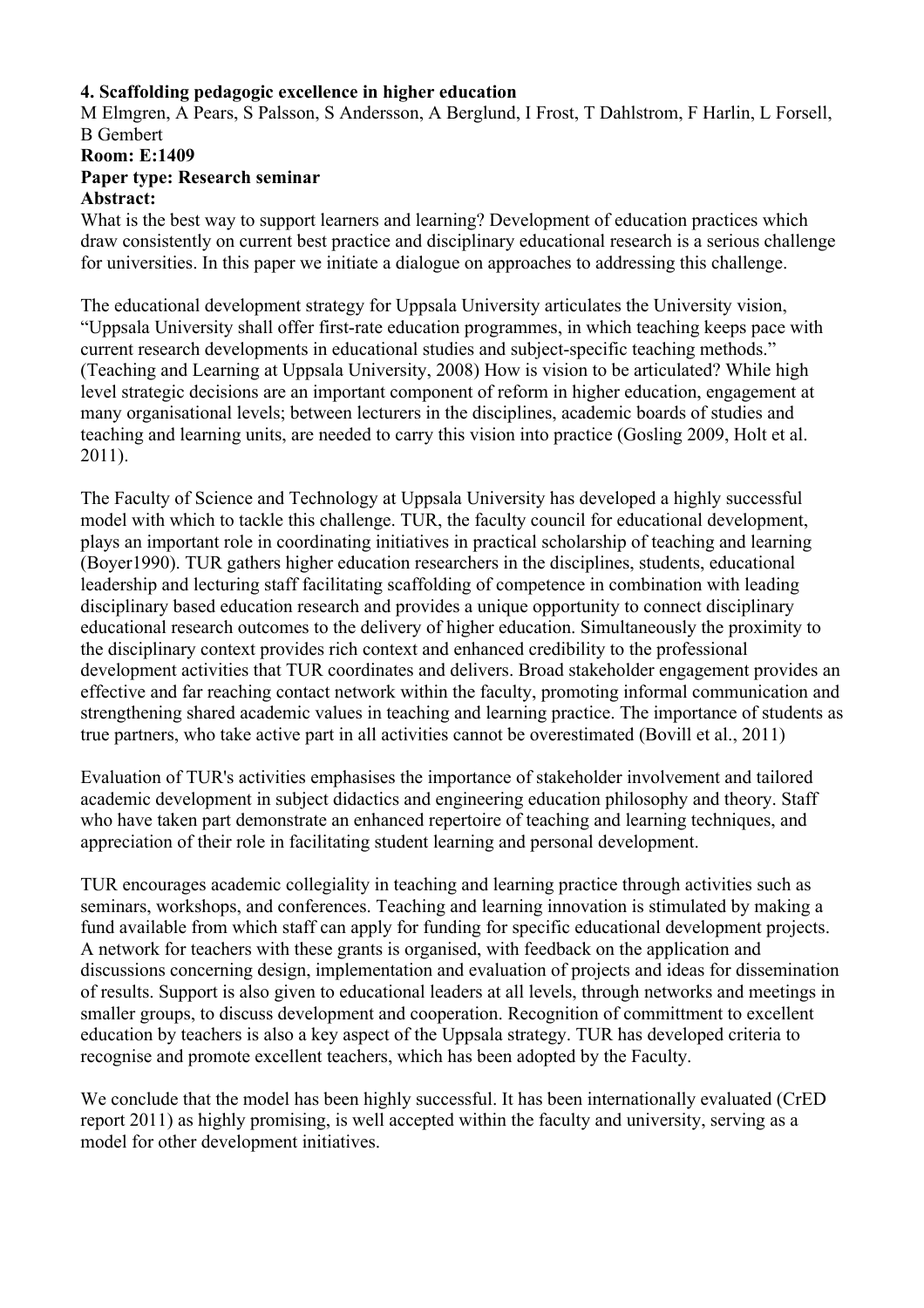### **5. Assessing Student Learning Outcomes across Science and Mathematics Curriculum**

M Mentkowski, J Abromeit, H Mernitz, K Talley, C Knuteson, W Rickards, I Kailhofer, J Haberman, S Mente

### **Paper type: Research seminar Abstract:**

Developing assessments for European and U.S. science and mathematics curricula in the last 20 years has become even more complex (Ericsson, Charness, Feltovich, & Hoffman, 2006; Shavelson, 2010). As learning outcomes, constructs often defy definition because they appear holistic, disciplines teach different dimensions, and unique world views underlie educators' efforts at synthesis. For example, disciplinary educators are often more interested in opening students' minds by developing their perspective-taking. In contrast, professional school educators often show more interest in students' use of best practices that meet or exceed professional standards (Rogers, Mentkowski, & Reisetter Hart, 2006).

One problem is whether faculty-designed assessments across disciplines and professions are fair to students, judge what they claim to judge, and consider that students do need to learn to demonstrate competence whether or not they pass an assessment (Messick, 1989, 1994). Presenting author reports on an assessment design by a council for student assessment (Alverno College Faculty, 1979/1994; 2000).

Thankfully, instructors who teach often serve as assessors, who may evaluate competence across some disciplines, to help them capture breadth and depth of constructs and essential role performances. So this council designed an assessment for faculty/staff assessors, who judge whether and how students can connect and integrate content and competencies across mathematics and science courses, expecting students to perform in outside-of-class settings. Students are asked to identify and solve unfamiliar problems, because this may be evidence that students can transfer learning outcomes across a curriculum and over time (Mentkowski & Sharkey, 2011).

Transfer does not always happen. Faculty/staff design team listened to colleagues who taught professions, who observed students not demonstrating their learning. Business professor observed: "Too many of our students avoid using quantitative evidence to make arguments, even when it is right in front of them." This assessment requires all students at college midpoint to integrate scientific reasoning, quantitative literacy, analysis, and problem solving across science and mathematics courses, outside regular coursework, although students were successful on course assessments.

During interactive training of staff assessors from across disciplines and professions, researchers recorded/categorized questions raised about validity and reliability of faculty/staffs' own judgements (Hammond, 1996) and whether assessment policies and procedures were fair (Messick, 1989). Issues included: achieving purposes for out-of-class assessments; establishing design-team's expertise (disciplinary/assessment); ensuring relationships between content/competencies assessed and courses completed. During assessor training, assessors established consensus on judgments in relation to criteria across disciplines and professions. Two council members independently judged a random sample of 40 performances, achieved inter-judge agreement of 95%, and council resolved other issues through action research before subsequent assessor trainings (Reason & McArdle, 2008).

Seventy-four percent of students pass, so departments use assessment results for curriculum evaluation. Humanities faculty/staff coached council to create workshops for students who did not succeed and provide for re-assessment: only four of 457 students have not passed re-assessment so far. History professor commented, "Assessor training challenged staff comfort levels in quantitative literacy. We question how to better prepare our students to analyze and present statistical information." Bransford, Brown, and Cocking (2000) would question whether the workshop enables students to adapt and transfer learning outcomes to the re-assessment, which implies further research.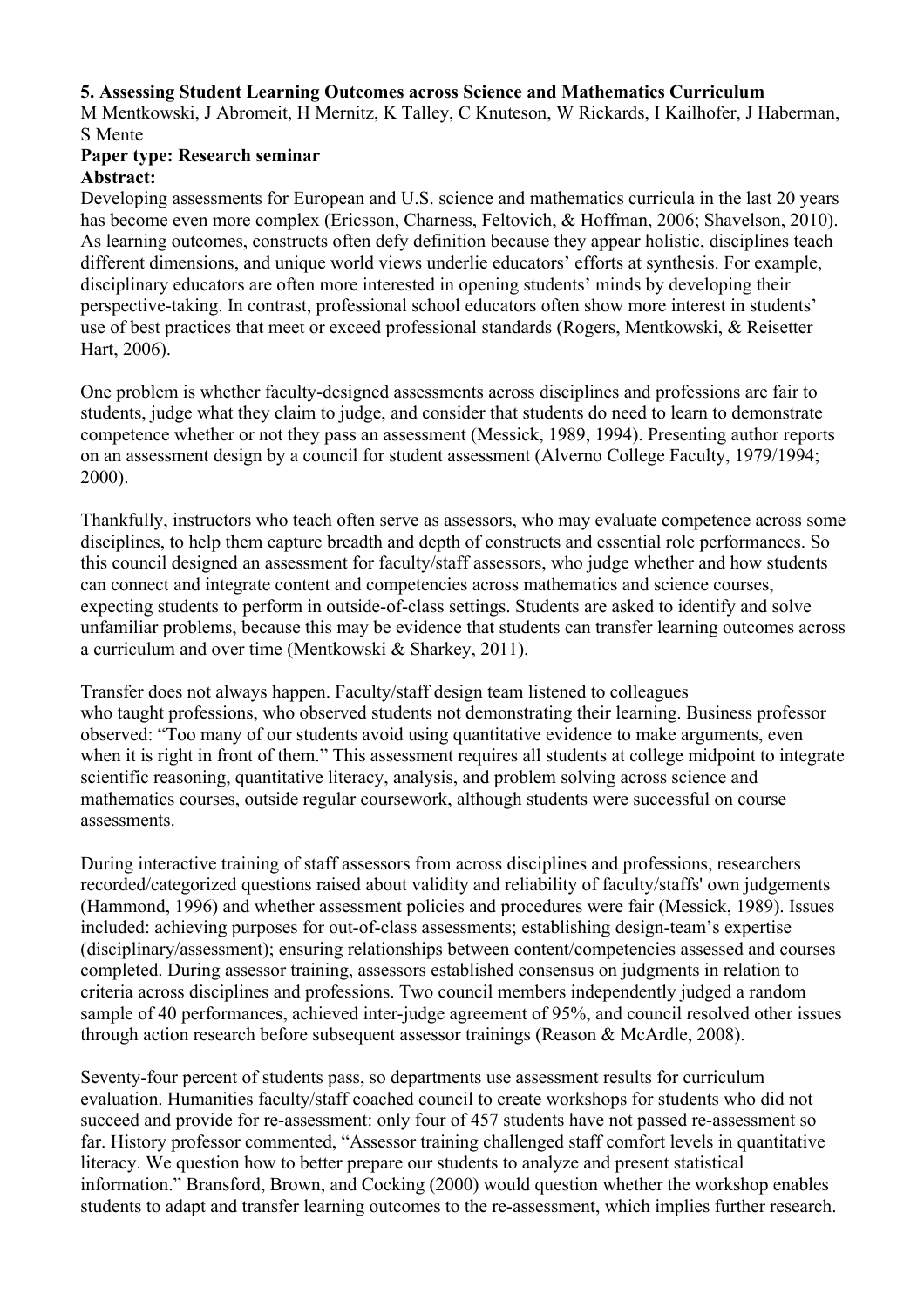### **6. Developing Targeted Interventions Using Concept Inventories**

G Birol, G Bole, P Kalas, K Nomme, A O'Neill, C Pollock

### **Room: E:1145**

#### **Paper type: Research seminar Abstract:**

Diagnosing student misconceptions and targeting specific learning interventions have become increasingly important in our efforts to improve student learning. Students come to post-secondary institutions with diverse backgrounds and experiences and are not aware of the misconceptions that they bring to this new learning environment. In large classroom settings, which are common in research-intensive institutions, it is not possible to gauge students' prior knowledge through questioning. Concept inventories allow rapid detection of these misconceptions and measure the effectiveness of targeted interventions intended to correct them.

Students often hold deeply rooted misconceptions, beliefs and ideas that may diverge widely from scientific consensus. These fundamental misconceptions can become significant barriers to further learning. To address them and thus develop appropriate strategies to match their learning needs, we must first assess their understanding of concepts.

Concept inventories are useful tools to capture student misconceptions by targeting specific concepts. Concept inventories differ from many traditional multiple-choice tests in that concept inventories are designed specifically to assess conceptual understanding, rather than memorization of content.

We have been designing concept inventories on topics in biology using the methodology described by Smith et al. (2008). The development of a concept inventory involves identification of key concepts, qualitative research into student misconceptions, development of multiple choice questions in which student misconceptions are used as distractors, validation of these questions through think-aloud interviews with students, and expert validation of all questions.

In concept inventories each distractor represents an alternate conception held by students (D'Avanzo 2008) and they can be used to identify not only how many students in a class have mastered a concept (i.e. best answers), but also what common misconceptions students may hold (Garvin-Doxas et al. 2007). This allows the instructor to design interventions specifically targeting that particular misconception. One application is to diagnose common misconceptions before teaching a given topic, such that the instructor can specifically target them while teaching. Another application is to evaluate the effectiveness of an activity or teaching strategy (Libarkin 2008).

For example, we used the meiosis concept inventory as a pre/post-test to assess the effectiveness of specific, structured learning activities in a large first-year biology course with three different sections. During the four weeks between the pre-test and the post-test the students in the "lecture only" section had two lectures with participatory activities on meiosis, while those in the "lecture and activities" section had one introductory lecture and a structured, 50-minute long activity on meiosis that took place in lieu of the regular lecture class. Students in the "control" section, on the other hand, were not taught meiosis until after the post-test. We have seen significant differences among sections.

In this presentation we will discuss the use of concept inventories and share our results. Participants will work in small groups to design targeted interventions that would be used to improve student learning gains. Finally, we will discuss ways to share concept inventories and the data they generate. We encourage participation from all disciplines.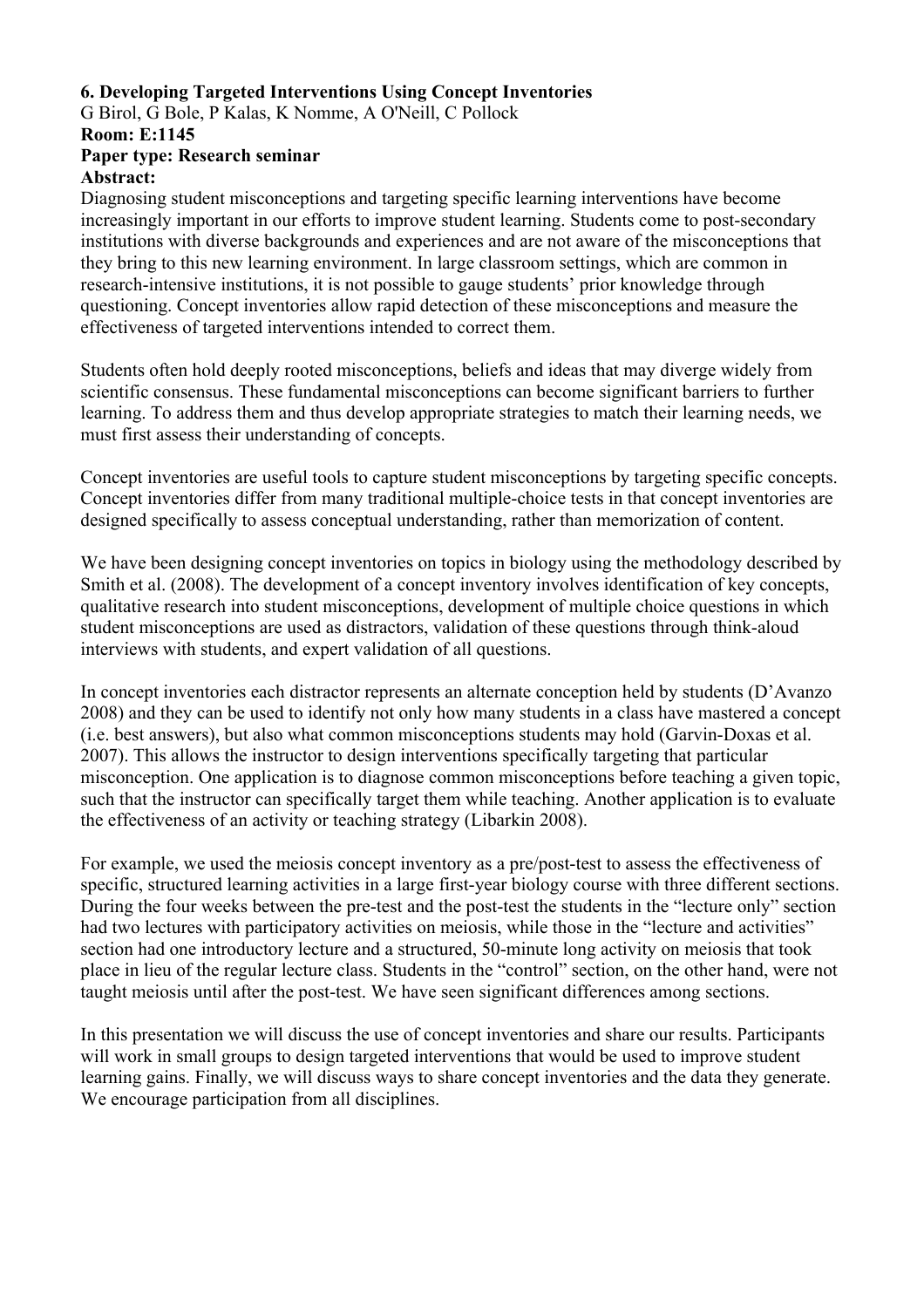### **7. Using teaching and learning projects as a way to integrate SoTL into an institutional culture.** M Larsson, K Mårtensson.

### **Room: E:1147 Paper type: Research seminar Abstract:**

In this study we investigate in what way SoTL projects originating from teacher training programmes at a research-intensive Swedish university have been integrated into different institutional cultures. 200 academics that over the past two years have conducted SoTL -projects within teaching and learning programmes are included in the study. They belong to four different faculties: Faculty of medicine, social sciences, economics, and humanities.

University teachers increasingly engage in the scholarship of teaching and learning. The idea of systematically observing and analyzing processes of teaching and learning, relating this to theoretical understanding, and sharing and disseminating the results seems to have resonated well with general and recognized academic approach.

One way to support the development of SOTL in Swedish universities is through teacher training programmes for academics (Lindberg-Sand & Sonesson, 2008; Mårtensson et al 2011). In such programmes, participants conduct a SOTL-project (scopes may differ between programmes), and report it in writing to the course group. They are also encouraged to present it in other forums, such as departmental seminars and local teaching and learning conferences. Projects typically deal with a question concerned with potential teaching and learning development within the participant's disciplinary field.

Effects from teacher training programmes have been investigated previously (Gibbs & Coffey, 2004; Gran, 2006; Prosser et al, 2006). Although it might be difficult to compare the effects between programmes, one common conclusion from such investigations is that the result largely depends on the local context in which the academic teacher works. If the knowledge that can be gained from such programmes is valued in the local context, the effect and the appreciation seem higher. The contrary also applies: if the local context does not value the potential development originated from teacher training programmes, the effects are reported as more negative (Gran, 2006; Prosser et al 2006). Other studies have confirmed a strong relationship between local teaching and learning cultures, teaching approaches and the development of teaching and learning (Jawitz, 2009; Knight & Trowler, 2000; Lindblom-Ylänne et al, 2006).

The results of the study are currently being collected and will be analyzed during late spring 2012. The presentation will show the results in terms of successful factors and possible obstacles with regard to integration of SoTL into an institutional culture. Moreover, we will discuss the role of teacher training programmes in promoting Scholarship of Teaching and Learning in the development of institutional culture.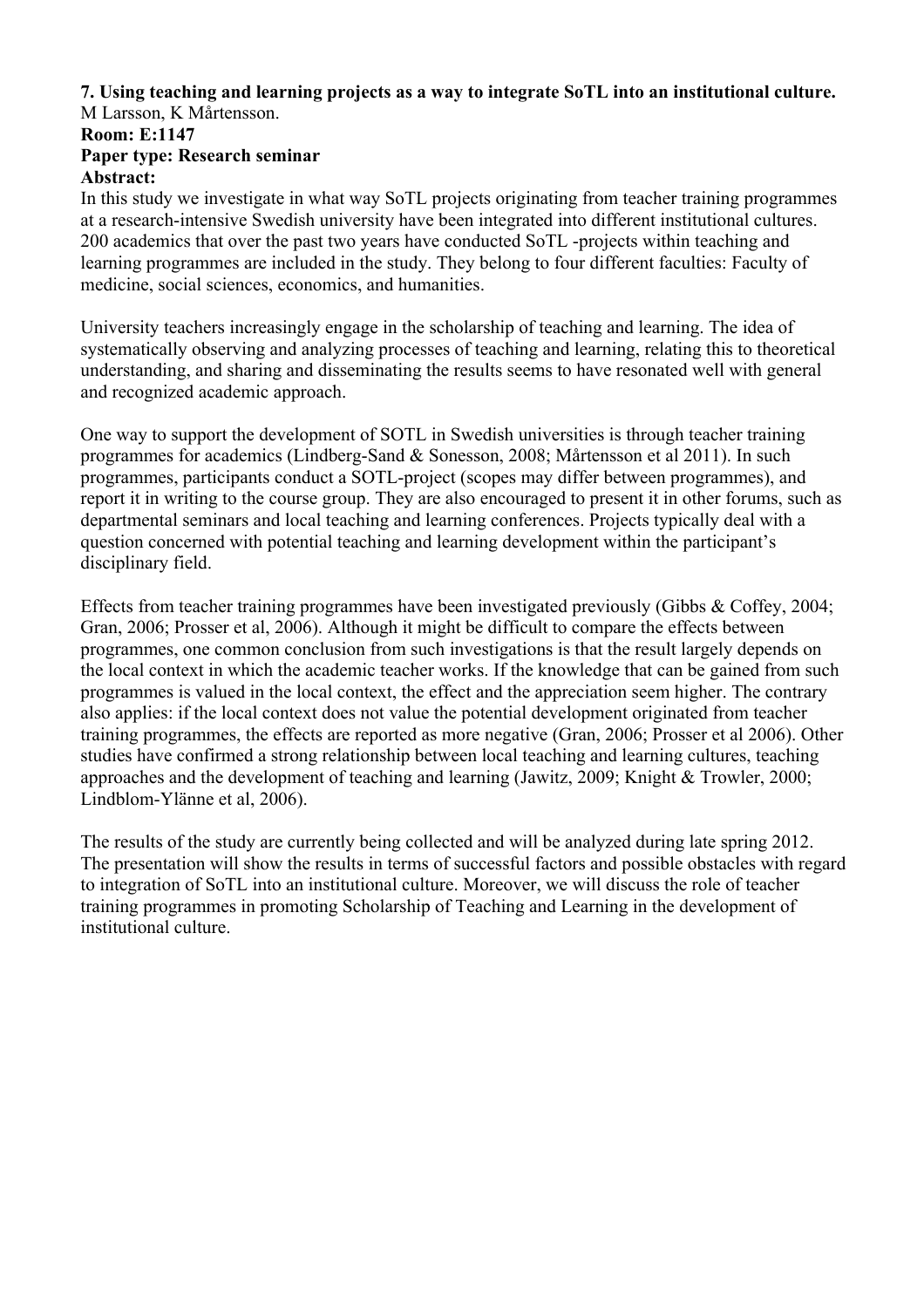### **8. Improving Teaching with Research: the Role for Theory-Driven Evaluation** L Jolly

#### **Room: SC:Pepparholm Paper type: Research paper Abstract:**

For the last five years universities in Australia and New Zealand have experimented with the use of the Engineers Without Borders (EWB) Challenge in their first-year engineering courses. The Challenge offers the opportunity for first-year students to solve design problems for real communities in the developing world. The rationale behind the adoption of the Challenge by various universities varies but usually includes some expectation that real projects in theses settings would motivate students, allow for a focus on social, environmental and economic sustainability and foster team-based approaches in learning and teaching. In 2010 the Australian Learning and Teaching Council funded a theory-driven evaluation which examined 13 universities all of whom use the Challenge in different ways. The aim of the evaluation was the Realist one of finding out "What works for whom under what circumstances?" Data collection was carried out through observation of classes, interviews with staff and students, analysis of course documents and student reports and an exit survey of students. Here we report specifically on the third phase of the project which examined attempts to embed the findings of the early stages of the evaluation in the next year's teaching.

The evaluation stages were based on the Realist model of Pawson and Tilley methodologically but also drew on a range of learning theory and expert knowledge to model the relevant contexts and mechanisms at play in the courses being studied. Relevant aspects of context were found to include factors such as how the problems were presented to students (in technical or contextual terms for instance) and the alignment of course design, teaching practice and assessment. None of these are surprising findings but they do illustrate the extent to which accepted teaching principles such as constructive alignment are not put into practice. In Phase 3 of the project we have focussed on three attempts to embed findings: one concerned adjustments to assessment to improve alignment; another concerned the use of the EWB Challenge projects in a multidisciplinary subject outside of engineering and how the nature of the projects affected teaching and learning; and the third set of changes revolved around attempts to make sure a large teaching team was implementing the projects in a consistent way. Data was collected by observation, interview and the use of staff diaries with regular debriefing sessions throughout semester.

At the time of writing this abstract we have not finalised analysis of Phase 3 results but already there are indications that a key issue for the improvement of teaching through research concerns the nature and necessity of collaboration. Best results appear to be achieved where researchers and teachers work most closely together and where the whole teaching team works closely to develop common understandings of and strategies for using the research. Since collaboration is something we are often concerned to teach our students, it behoves us to pay closer attention to how we develop this skill in ourselves and develop infrastructure to support it.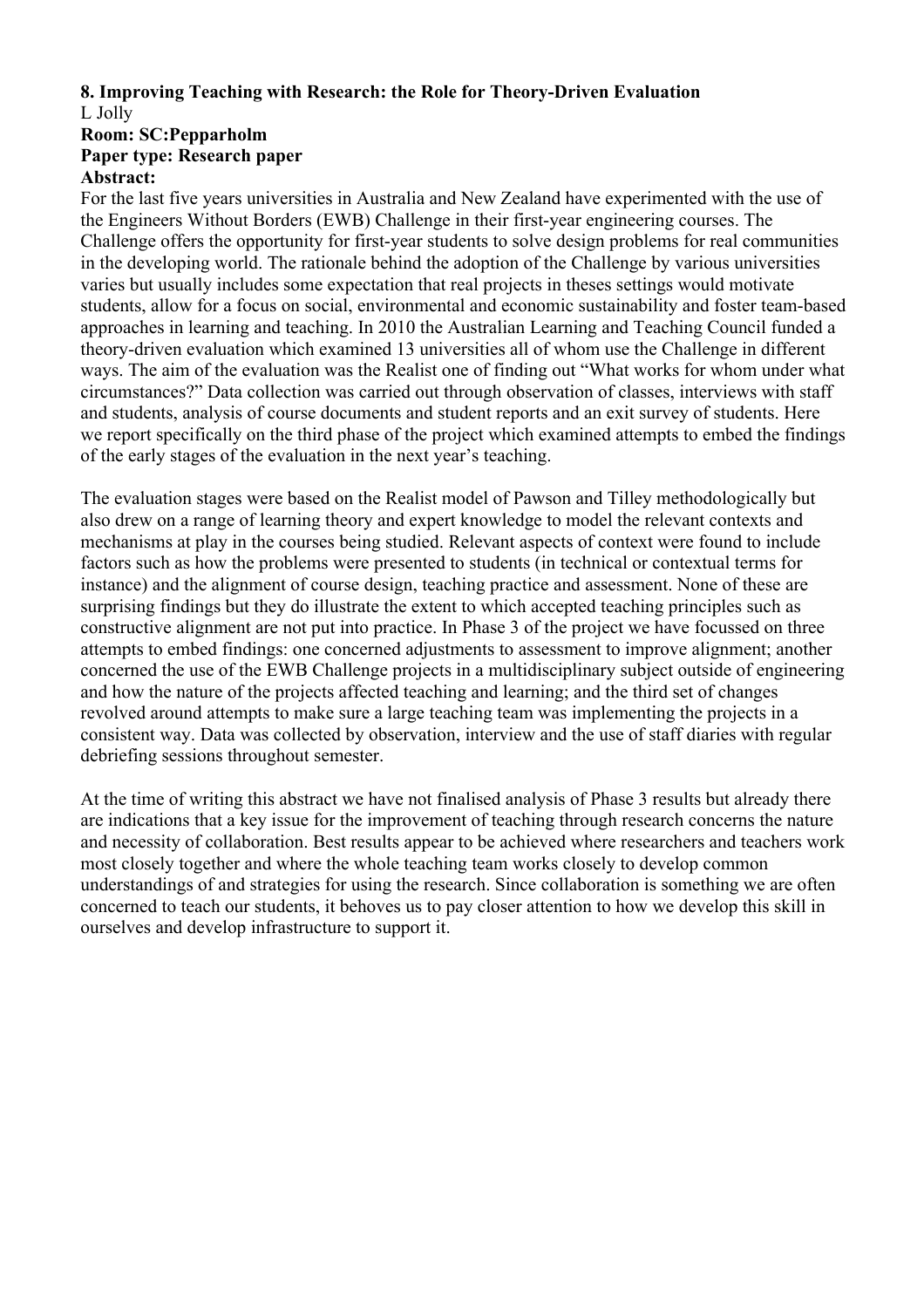### **9. From student to lecturer: 20 years of research on assessment as a timeline**

### L Norton, B Norton **Room: E:1426 Paper type: Research paper Abstract:**

Assessment has always been prominent in both research and practice in all sectors across the world. Its complex and problematic nature is due in part to the different purposes it is required to fulfil which broadly speaking could be described as: diagnostic used to make some judgments about students' existing abilities; formative, more commonly known as assessment for learning (Black & Wiliam, 1998); summative which is intended to certify students' achievements, and , evaluative, as a measure of quality of an institution, teaching programme or individual teacher (Chartered Institute of Educational Assessors, 2010). Such a variety of purposes delineates what Ecclestone (2001) has neatly described as political (accountability, quality assurance) and pedagogical imperatives and this has proved to be, in our view, the essential dilemma. Do we design assessment to maintain standards and demonstrate levels of achievement or do we design assessment to help our students learn? This question also has an impact on our understandings and use of feedback.

In this paper we will align with the ISL theme by presenting findings from over 20 years of research into assessment and feedback in the UK higher education sector, which has involved 34 studies. In so doing we will show how the research has taken us from a concentration on improving student performance to that of looking at the whole issue from the lecturers' perspectives. Our theoretical concept is taken from Biggs (1994) argument that learning takes place in a system, and that if you want to change one component of that system, all the other components have to change. In this paper we will argue that taking a systemic approach to assessment and feedback, while making perfect sense in theory can fail in practice because there are systems within systems and in practical terms we cannot take account of, or influence them all. In this context , we will suggest that a more useful and inclusive approach is to think of assessment, feedback and its relation to learning as a timeline continually influenced by external movements (e.g AfL, NSS, QAA) which will go on developing. Sometimes the theoretical underpinnings of such factors can be questioned and challenged ( see for example Taras,2010 on assessment for learning, Hattie, 2009 on constructivism). In this timeline we will highlight from our own research five major themes which were catalysed by a very early study which clearly demonstrated a mismatch between students' and lecturers' perceptions of what counts as a good essay (Norton, 1990). From this original finding we have carried out research focused on: 1)efforts to improve essay writing; 2) students' perceptions of fairness in assessment; 3) lecturers' perceptions and practices in assessment; 4) new lecturers' perceptions of assessment design, and, 5) experienced lecturers' beliefs about how assessment and feedback links with the learning process. We will end with a discussion of how ongoing research and scholarship is necessary to meet future challenges in assessment and feedback in the next twenty years.